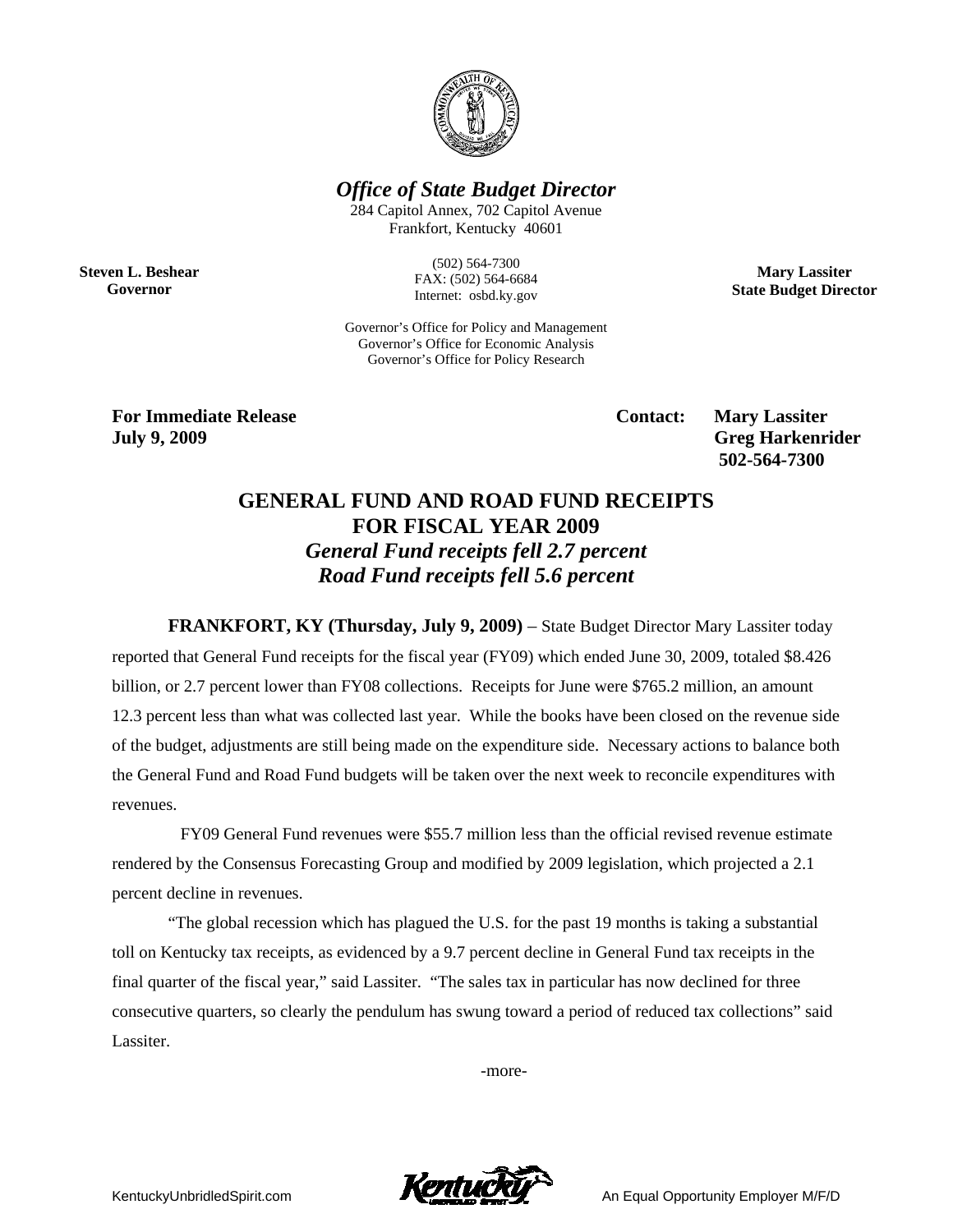A summary of General Fund collections for FY09 and FY08 is shown below in Table 1.

|                   | FY09 and FY08 |             |               |                     |  |  |
|-------------------|---------------|-------------|---------------|---------------------|--|--|
|                   | <b>FY09</b>   | <b>FY08</b> | $(mil.$ $\})$ | $\frac{(\%)}{(\%)}$ |  |  |
| Sales and Use     | \$2,857.7     | \$2,877.8   | $-20.1$       | $-0.7$              |  |  |
| Individual Income | 3,315.4       | 3,483.1     | $-167.8$      | $-4.8$              |  |  |
| Corp. Income      | 268.0         | 435.2       | $-167.2$      | $-38.4$             |  |  |
| <b>LLET</b>       | 121.7         | 98.4        | 23.2          | 23.6                |  |  |
| Coal Severance    | 292.6         | 233.0       | 59.6          | 25.6                |  |  |
| Cigarette Taxes   | 203.0         | 169.5       | 33.5          | 19.8                |  |  |
| Property          | 513.1         | 500.6       | 12.5          | 2.5                 |  |  |
| Lottery           | 193.5         | 187.5       | 6.0           | 3.2                 |  |  |
| Other             | 661.4         | 679.1       | $-17.7$       | $-2.6$              |  |  |
| <b>TOTAL</b>      | \$8,426.4     | \$8,664.3   | $-238.0$      | $-2.7$              |  |  |

## **Table 1 Summary of General Fund Receipts FY09 and FY08**

### **Individual Income Tax:**

Individual income tax receipts were off \$167.8 million (-4.8 percent) from last year with weakness in all of the components of the tax. Only withholding receipts rose, compared to last year but the increase was less than 0.1 percent; the trend on withholding has been negative over the last half of the fiscal year.

### **Sales and Excise Taxes:**

Sales and use tax receipts fell 0.7 percent, or \$20.1 million, during FY09, despite 3.2 percent growth in the first quarter. The last three quarters of the fiscal year posted declines, despite the addition of packaged alcohol to the base in the last quarter.

Cigarette tax receipts increased \$59.6 million, or 25.6 percent, in FY09 due largely to the tax increases contained in HB 144 enacted by the 2009 General Assembly.

### **Business Taxes:**

Corporate income tax collections fell \$167.2 million, or 38.4 percent due to declining corporate profits. The limited liability entity tax increased 23.6 percent over last year, or \$23.2 million.

### **Other Revenues:**

Coal severance taxes increased 25.6 percent in FY09. Total collections for the fiscal year were \$292.6 million. The annual total was far in excess of previous records for coal severance receipts.

Property tax receipts increased 2.5 percent or \$12.5 million from FY08. Omitted and delinquent and public service property tax collections posted the largest increases. The lottery, meanwhile, rose by 3.2 percent or \$6.0 million.

The "other" category declined 2.6 percent or \$17.7 million.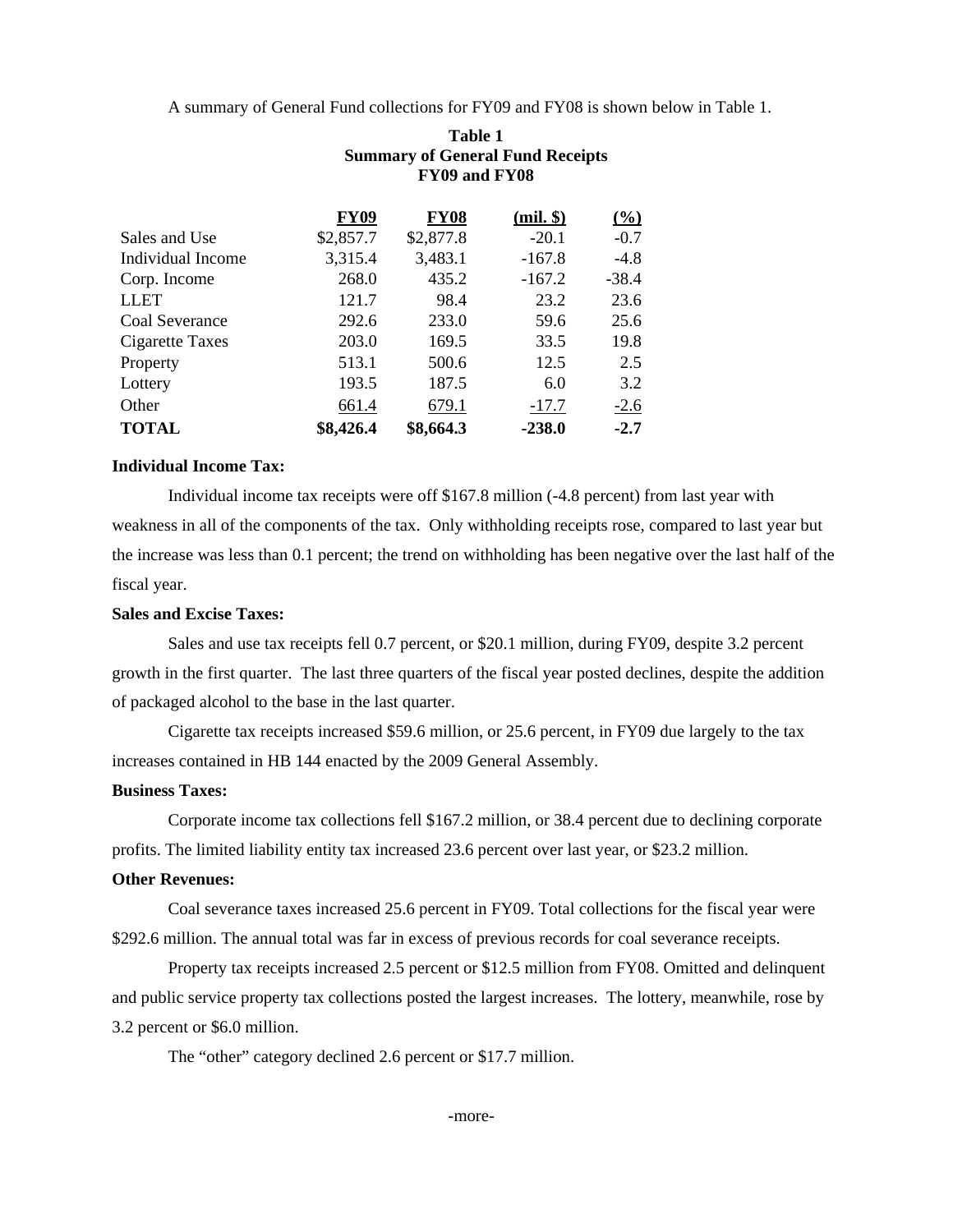Table 2 compares General Fund collections to the official revenue forecast. Actual receipts were \$55.7 million, or 0.7 percent less than the official estimate.

|                    | Actual    | <b>Estimate</b> | $(mil.$ $\})$ | $\frac{0}{0}$ |
|--------------------|-----------|-----------------|---------------|---------------|
| Sales and Use      | \$2,857.7 | \$2,889.1       | $-31.4$       | $-1.1%$       |
| Individual Income  | 3,315.4   | 3,365.4         | $-50.0$       | $-1.5%$       |
| Corporation Income | 268.0     | 241.6           | 26.4          | 10.9%         |
| <b>LLET</b>        | 121.7     | 98.0            | 23.7          | 24.1%         |
| Coal Severance     | 292.6     | 275.3           | 17.3          | 6.3%          |
| Cigarette Taxes    | 203.0     | 207.9           | $-4.9$        | $-2.3%$       |
| Property           | 513.1     | 527.2           | $-14.1$       | $-2.7\%$      |
| Lottery            | 193.5     | 198.5           | $-5.0$        | $-2.5%$       |
| Other              | 661.4     | 679.1           | $-17.7$       | $-2.6%$       |
| <b>TOTAL</b>       | \$8,426.4 | \$8,482.1       | $-55.7$       | $-0.7\%$      |

## **Table 2 Summary of FY09 General Fund Receipts Actual vs. Official Estimate**

Among the major accounts, the sales and use tax was below the estimate by 1.1 percent. The individual income tax was below the forecasted level by \$50.0 million. Combining the individual and corporate tax receipts with the limited liability entity tax, estimated receipts were within \$3,000 of the \$3.7 billion forecast. Cigarette taxes missed the estimate by 2.3 percent despite the tax increases contained in HB 144. The coal severance tax was 6.3 percent above the official estimate while property taxes were 2.7 percent lower than forecasted. Lottery receipts were 2.5 percent lower than forecasted and all other taxes were 2.6 percent below the official estimate.

Road Fund revenues for FY09 were \$1.192 billion, a decline of 5.6 percent from the previous fiscal year. Receipts for June were up 9.4 percent, the first monthly increase in 16 months. Total receipts fell \$70.8 million from FY08 as motor vehicle usage and weight distance taxes, as well as investment income posted significant declines. The details of Road Fund collections for FY09 and FY08 are shown in Table 3 below.

**Table 3** 

|                        | 1 avre J<br><b>Summary of Road Fund Receipts</b><br><b>FY09 vs. FY08</b> |             |               |                     |  |  |  |
|------------------------|--------------------------------------------------------------------------|-------------|---------------|---------------------|--|--|--|
|                        | <b>FY09</b>                                                              | <b>FY08</b> | $(mil.$ $\})$ | $\frac{(\%)}{(\%)}$ |  |  |  |
| <b>Motor Fuels</b>     | \$622.5                                                                  | \$608.8     | 13.7          | 2.3                 |  |  |  |
| Motor Vehicle Usage    | 336.3                                                                    | 405.8       | $-69.5$       | $-17.1$             |  |  |  |
| Motor Vehicle License  | 98.2                                                                     | 93.5        | 4.7           | 5.0                 |  |  |  |
| Motor Vehicle Operator | 15.5                                                                     | 15.4        | 0.1           | 1.0                 |  |  |  |
| <b>Weight Distance</b> | 75.4                                                                     | 84.4        | $-8.9$        | $-10.6$             |  |  |  |
| Investment Income      | 10.7                                                                     | 19.5        | $-8.8$        | $-45.2$             |  |  |  |
| Other                  | 33.4                                                                     | 35.5        | $-2.1$        | $-6.0$              |  |  |  |
| <b>TOTAL</b>           | \$1,192.0                                                                | \$1,262.8   | -70.8         | $-5.6$              |  |  |  |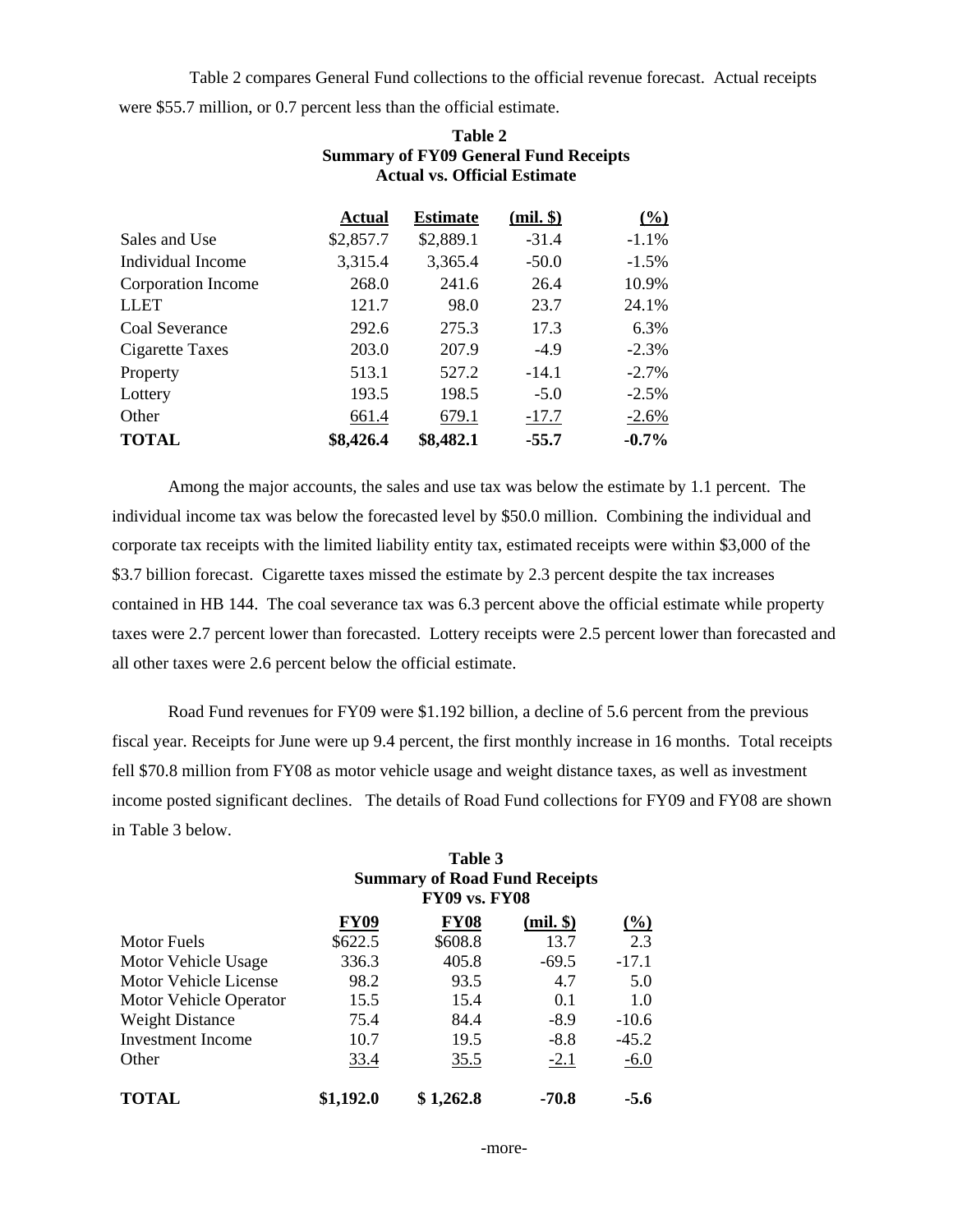Motor fuels tax receipts rose by \$13.7 million or 2.3 percent in FY09. The increase was the result of an increase in the tax rate as fewer gallons of motor fuels were sold this fiscal year, offsetting part of the tax rate increase. Additionally, HB374 enacted by the 2009 General Assembly prevented the tax rate from falling in the final quarter of the fiscal year, helping to boost receipts. Motor vehicle usage taxes were down by \$69.5 million for a decrease of 17.1 percent. Motor vehicle license and motor vehicle operators were the only other accounts to post increases in FY09; however, the combined increase in receipts was less than \$5 million. Investment income decreased 45.2 percent due to lower Road Fund balances.

 Road Fund collections for FY09 were below the official consensus estimate by \$36.8 million, as shown in Table 4.

> **Table 4 Summary of FY09 Road Fund Receipts**

|                                              | <b>Actual vs. Official Estimate</b> |                 |               |                     |
|----------------------------------------------|-------------------------------------|-----------------|---------------|---------------------|
|                                              | Actual                              | <b>Estimate</b> | $(mil.$ \$)   | $\frac{(\%)}{(\%)}$ |
| <b>Motor Fuels</b>                           | \$622.5                             | \$649.2         | $-26.7$       | $-4.1$              |
| Motor Vehicle Usage<br>Motor Vehicle License | 336.3<br>98.2                       | 340.2<br>95.8   | $-3.9$<br>2.4 | $-1.1$<br>2.5       |
| Motor Vehicle Operators                      | 15.5                                | 16.3            | $-0.8$        | $-4.8$              |
| <b>Weight Distance</b>                       | 75.4                                | 79.6            | $-4.2$        | $-5.2$              |
| Investment Income                            | 10.7                                | 10.9            | $-0.2$        | $-2.2$              |
| Other                                        | 33.4                                | 36.8            | $-3.4$        | $-9.3$              |
| <b>TOTAL</b>                                 | \$1,192.0                           | \$1,228.8       | $-36.8$       | $-3.0$              |

Among the major accounts, motor fuels taxes were off by \$26.7 million while motor vehicle usage taxes were within \$3.9 million of the forecast. All other accounts, taken together, were within \$6.2 million of the forecasted levels.

#### -30-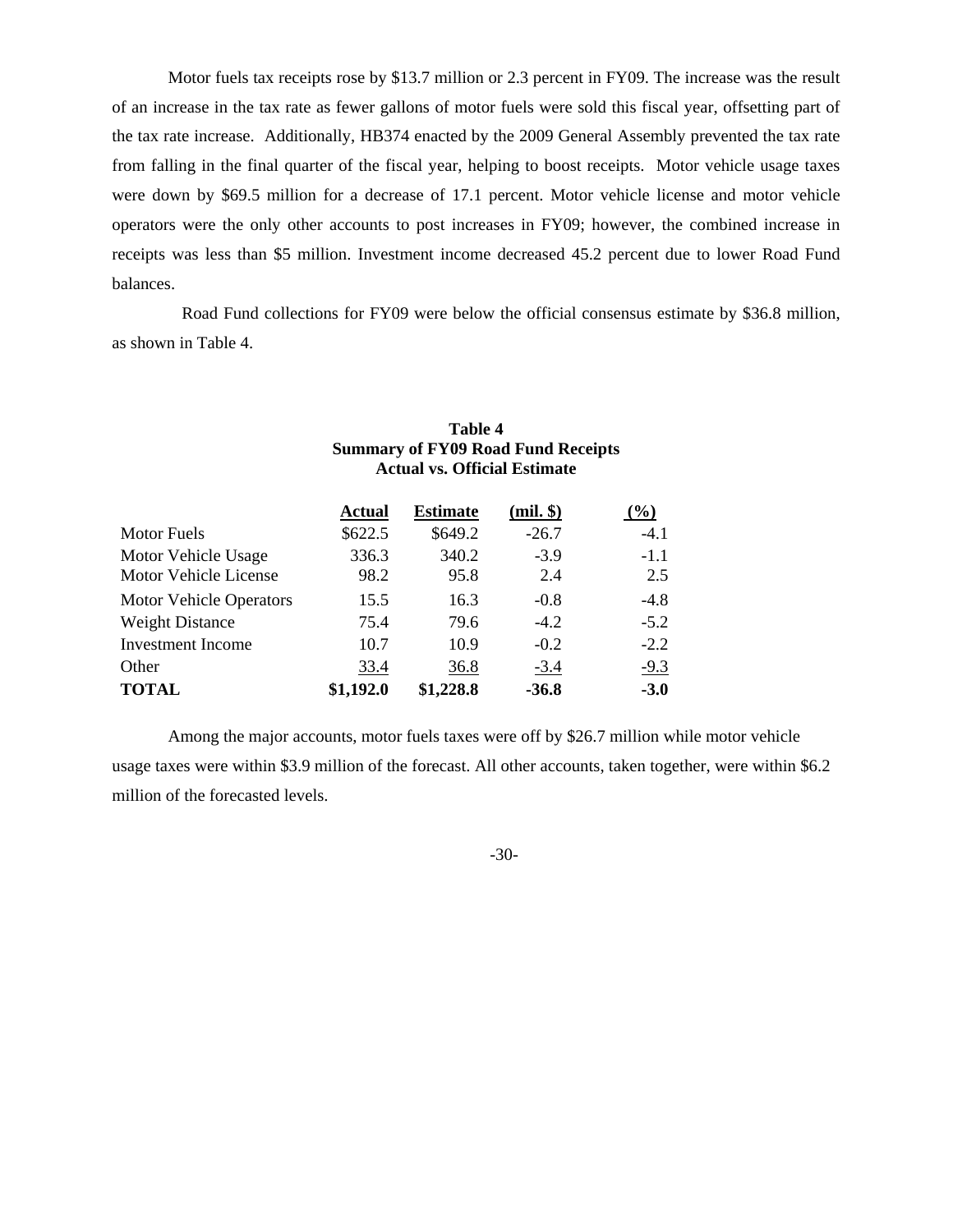#### **KENTUCKY STATE GOVERNMENT REVENUE 1. GENERAL FUND REVENUE**

|                                      |                | <b>JUNE</b>    |                          |                 | <b>JULY THROUGH JUNE</b> |            |
|--------------------------------------|----------------|----------------|--------------------------|-----------------|--------------------------|------------|
|                                      | 2009           | 2008           | % Change                 | FY 2009         | FY 2008                  | % Change   |
|                                      |                |                |                          |                 |                          |            |
| <b>TOTAL GENERAL FUND</b>            | \$765,152,389  | \$872,957,947  | $-12.3%$                 | \$8,426,351,594 | \$8,664,336,663          | -2.7%      |
| <b>Tax Receipts</b>                  | \$729,878,349  | \$813,450,378  | $-10.3%$                 | \$8,112,768,934 | \$8,329,734,971          | $-2.6%$    |
| Sales and Gross Receipts             | \$297,910,094  | \$293,959,112  | 1.3%                     | \$3,374,871,927 | \$3,354,581,311          | 0.6%       |
| <b>Beer Consumption</b>              | 570,280        | 603,791        | $-5.6%$                  | 6,478,525       | 6,535,066                | $-0.9%$    |
| Beer Wholesale                       | 4,619,474      | 4,632,776      | $-0.3%$                  | 51,696,564      | 49,531,545               | 4.4%       |
| Cigarette                            | 25,716,697     | 13,589,733     | 89.2%                    | 186,756,010     | 169,547,927              | 10.1%      |
| <b>Distilled Spirits Case Sales</b>  | 9,333          | 8,242          | 13.2%                    | 109,333         | 104,154                  | 5.0%       |
| <b>Distilled Spirits Consumption</b> | 801,366        | 817,606        | $-2.0%$                  | 10,676,604      | 10,378,013               | 2.9%       |
| <b>Distilled Spirits Wholesale</b>   | 2,022,855      | 2,114,561      | $-4.3%$                  | 27,884,547      | 26,628,403               | 4.7%       |
| Insurance Premium                    | 16,199,214     | 15,612,355     | 3.8%                     | 125, 168, 149   | 129,296,901              | $-3.2%$    |
| Pari-Mutuel                          | 459,741        | 578,624        | $-20.5%$                 | 4,387,515       | 5,327,540                | $-17.6%$   |
| Race Track Admission                 | 228            | 10,175         | $-97.8%$                 | 230,888         | 219,939                  | 5.0%       |
| Sales and Use                        | 235,263,515    | 249,042,991    | $-5.5%$                  | 2,857,665,168   | 2,877,814,014            | $-0.7%$    |
| Wine Consumption                     | 180,608        | 185,495        | $-2.6%$                  | 2,392,069       | 2,353,476                | 1.6%       |
| Wine Wholesale                       | 925,080        | 998,668        | $-7.4%$                  | 12,356,700      | 11,977,256               | 3.2%       |
| <b>Telecommunications Tax</b>        | 4,880,572      | 4,985,516      | $-2.1%$                  | 61,228,833      | 55,972,928               | 9.4%       |
|                                      |                |                |                          |                 |                          |            |
| <b>Other Tobacco Products</b>        | 1,913,963      | 778,579        | 145.8%                   | 11,548,724      | 8,894,150                | 29.8%      |
| Floor Stock Tax                      | 4,347,168      | 0              | ---                      | 16,292,300      | 0                        |            |
|                                      |                |                |                          |                 |                          |            |
| License and Privilege                | 50,906,117     | 52,048,350     | $-2.2%$                  | \$561,746,597   | \$468,666,009            | 19.9%      |
| Alc. Bev. License Suspension         | 60,750         | 64,000         | $-5.1%$                  | 393,050         | 830,310                  | $-52.7%$   |
| Coal Severance                       | 23,883,186     | 21,768,168     | 9.7%                     | 292,591,094     | 232,977,827              | 25.6%      |
| <b>Corporation License</b>           | 126,439        | 824,669        | $-84.7%$                 | 9,154,338       | 2.822.279                | 224.4%     |
| Corporation Organization             | 4,036          | 15,850         | $-74.5%$                 | 38,101          | 259,654                  | $-85.3%$   |
| Occupational Licenses                | 76,760         | 72,393         | 6.0%                     | 257,200         | 191,571                  | 34.3%      |
| Oil Production                       | 509,927        | 1,171,970      | $-56.5%$                 | 8,430,228       | 10,201,113               | $-17.4%$   |
| Race Track License                   | 0              | 10,850         | $-100.0%$                | 350,225         | 245,360                  | 42.7%      |
| <b>Bank Franchise Tax</b>            | 233,466        | 584,558        | $-60.1%$                 | 73,339,144      | 71,976,055               | 1.9%       |
| <b>Driver License Fees</b>           | 43,151         | 46,891         | $-8.0%$                  | 579.919         | 599,370                  | $-3.2%$    |
| <b>Minerals Severance</b>            | 1,026,580      | 1,539,248      | $-33.3%$                 | 12,807,705      | 16,360,844               | $-21.7%$   |
| Natural Gas Severance                | 1,944,550      | 5,773,173      | $-66.3%$                 | 42,155,501      | 33,794,313               | 24.7%      |
| <b>Limited Liability Entity</b>      | 22,997,272     | 20,176,580     | 14.0%                    | 121,650,092     | 98,407,313               | 23.6%      |
|                                      |                |                |                          |                 |                          |            |
| Income                               | 367,783,495    | 458,804,176    | $-19.8%$                 | \$3,583,353,074 | \$3,918,359,883          | $-8.5%$    |
| Corporation                          | 64,887,809     | 103,546,512    | $-37.3%$                 | 267,984,858     | 435,222,566              | -38.4%     |
| Individual                           | 302,895,687    | 355,257,664    | $-14.7%$                 | 3,315,368,217   | 3,483,137,317            | $-4.8%$    |
|                                      |                |                |                          |                 |                          |            |
| Property                             | \$5,015,571    | \$2,025,816    | 147.6%                   | \$513,122,060   | \$500,646,790            | 2.5%       |
| Building & Loan Association          | 1,777,607      | 1,562,627      | 13.8%                    | 2,898,977       | 2,649,630                | 9.4%       |
| General - Real                       |                | 1,827,390      |                          |                 |                          |            |
|                                      | 484,216        |                | $-73.5%$                 | 241,008,338     | 237, 153, 330            | 1.6%       |
| General - Tangible                   | 6,761,811      | 7,108,480      | $-4.9%$                  | 203,783,916     | 205,763,426              | $-1.0%$    |
| <b>Omitted &amp; Delinquent</b>      | (4,904,779)    | (9,412,161)    | $\overline{\phantom{a}}$ | 22,945,670      | 17,519,651               | 31.0%      |
| <b>Public Service</b>                | 896,726        | 939,481        | $-4.6%$                  | 41,315,048      | 36,511,473               | 13.2%      |
| Other                                | (10)           | $\Omega$       | ---                      | 1,170,110       | 1,049,281                | 11.5%      |
|                                      |                |                |                          |                 |                          |            |
| Inheritance                          | \$4,283,556    | \$3,647,806    | 17.4%                    | 41,234,240      | 51,001,299               | $-19.2%$   |
|                                      |                |                |                          |                 |                          |            |
| Miscellaneous                        | \$3,979,515    | \$2,965,119    | 34.2%                    | \$38,441,036    | \$36,479,679             | 5.4%       |
| <b>Legal Process</b>                 | 1,694,765      | 1,905,080      | $-11.0%$                 | 23,782,419      | 24,060,840               | $-1.2\%$   |
| T. V. A. In Lieu Payments            | 2,279,819      | 1,055,161      | 116.1%                   | 14,593,246      | 12,389,344               | 17.8%      |
| Other                                | 4,931          | 4,878          | 1.1%                     | 65,371          | 29,495                   | 121.6%     |
|                                      |                |                |                          |                 |                          |            |
| <b>Nontax Receipts</b>               | \$36,988,748   | \$61,015,560   | $-39.4%$                 | \$311,791,847   | \$330.053.277            | $-5.5%$    |
| <b>Departmental Fees</b>             | 2,454,018      | 2.095.717      | 17.1%                    | 31,807,570      | 30,382,254               | 4.7%       |
| PSC Assessment Fee                   | 4,713,317      | 3,630,993      | 29.8%                    | 14,104,836      | 14,306,084               | $-1.4%$    |
| Fines & Forfeitures                  | 2,700,135      | 2,256,287      | 19.7%                    | 29,487,591      | 28,118,106               | 4.9%       |
| Interest on Investments              | 1,664,578      | 22,560,577     | $-92.6%$                 | 4,183,825       | 23,868,325               | $-82.5%$   |
| Lottery                              | 15,000,000     | 16,200,000     | $-7.4%$                  | 193,500,000     | 187,461,591              | 3.2%       |
| Sale of NO <sub>x</sub> Credits      | 0              | 922,500        | $-100.0\%$               | 0               | 12,251,950               | $-100.0\%$ |
| Miscellaneous                        | 10,456,700     | 13,349,485     | $-21.7%$                 | 38,708,025      | 33,664,968               |            |
|                                      |                |                |                          |                 |                          | 15.0%      |
| <b>Redeposit of State Funds</b>      | ( \$1,714,708) | ( \$1,507,991) | $\cdots$                 | 1,790,813       | 4,548,415                | $-60.6%$   |
|                                      |                |                |                          |                 |                          |            |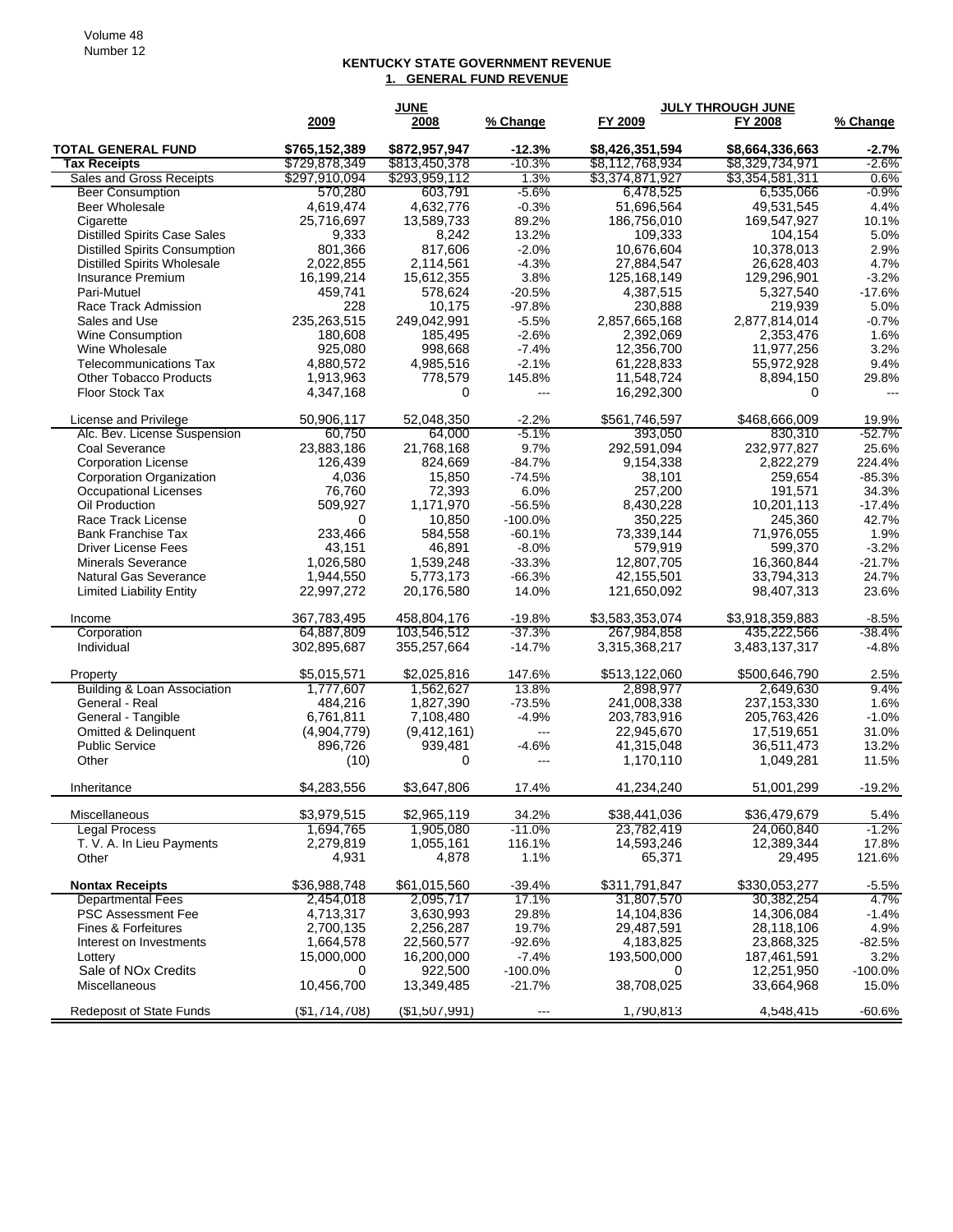Volume 48 Number 12

### **2. ROAD FUND REVENUE**

|                                | <b>JUNE</b>   |              |          | <b>JULY THROUGH JUNE</b> |                 |          |
|--------------------------------|---------------|--------------|----------|--------------------------|-----------------|----------|
|                                | 2009          | 2008         | % Change | FY 2009                  | FY 2008         | % Change |
| <b>TOTAL STATE ROAD FUND</b>   | \$108,568,359 | \$99,281,646 | 9.4%     | \$1,191,982,893          | \$1,262,798,751 | $-5.6%$  |
| Tax Receipts-                  | \$104,971,002 | \$94,419,725 | 11.2%    | 1,159,379,226            | \$1,219,349,262 | $-4.9%$  |
| Sales and Gross Receipts       | \$93,245,558  | \$86,169,118 | 8.2%     | \$958,780,727            | \$1,014,576,338 | $-5.5%$  |
| <b>Motor Fuels Taxes</b>       | 59,453,090    | 52,261,798   | 13.8%    | 622,479,527              | 608,779,123     | $2.3\%$  |
| Motor Vehicle Usage            | 33,792,468    | 33,907,320   | $-0.3%$  | 336,301,200              | 405,797,215     | $-17.1%$ |
| License and Privilege          | \$11,725,444  | \$8,250,607  | 42.1%    | \$200,598,500            | \$204,772,925   | $-2.0\%$ |
| Motor Vehicles                 | 8.885.272     | 5,232,180    | 69.8%    | 98.186.733               | 93,523,748      | 5.0%     |
| <b>Motor Vehicle Operators</b> | 1,262,004     | 1,338,475    | $-5.7\%$ | 15,521,191               | 15,372,618      | $1.0\%$  |
| <b>Weight Distance</b>         | 983,030       | 652,558      | 50.6%    | 75,444,283               | 84,353,543      | $-10.6%$ |
| <b>Truck Decal Fees</b>        | 21,410        | 30,829       | $-30.6%$ | 832,653                  | 774,379         | 7.5%     |
| <b>Other Special Fees</b>      | 573,728       | 996,565      | $-42.4%$ | 10,613,640               | 10,748,637      | $-1.3%$  |
| <b>Nontax Receipts</b>         | \$3,569,076   | \$4.839.471  | $-26.3%$ | \$31,375,092             | \$41,805,267    | $-24.9%$ |
| <b>Departmental Fees</b>       | 1,928,749     | 1,840,797    | 4.8%     | 19,106,827               | 20,291,394      | $-5.8\%$ |
| In Lieu of Traffic Fines       | 75,808        | 90,348       | $-16.1%$ | 958.790                  | 1,112,801       | $-13.8%$ |
| Investment Income              | 1,435,884     | 2,821,623    | -49.1%   | 10.661,790               | 19,460,549      | -45.2%   |
| <b>Miscellaneous</b>           | 128,636       | 86,703       | 48.4%    | 647,685                  | 940,522         | $-31.1%$ |
| Redeposit of State Funds       | \$28,281      | \$22,450     | 26.0%    | 1,228,575                | 1,644,222       | $-25.3%$ |

An electronic version of this report is available for viewing and downloading in PDF format at the Office of the State Budget Director's web site. To access this report, set your browser to http://www.osbd.ky.gov.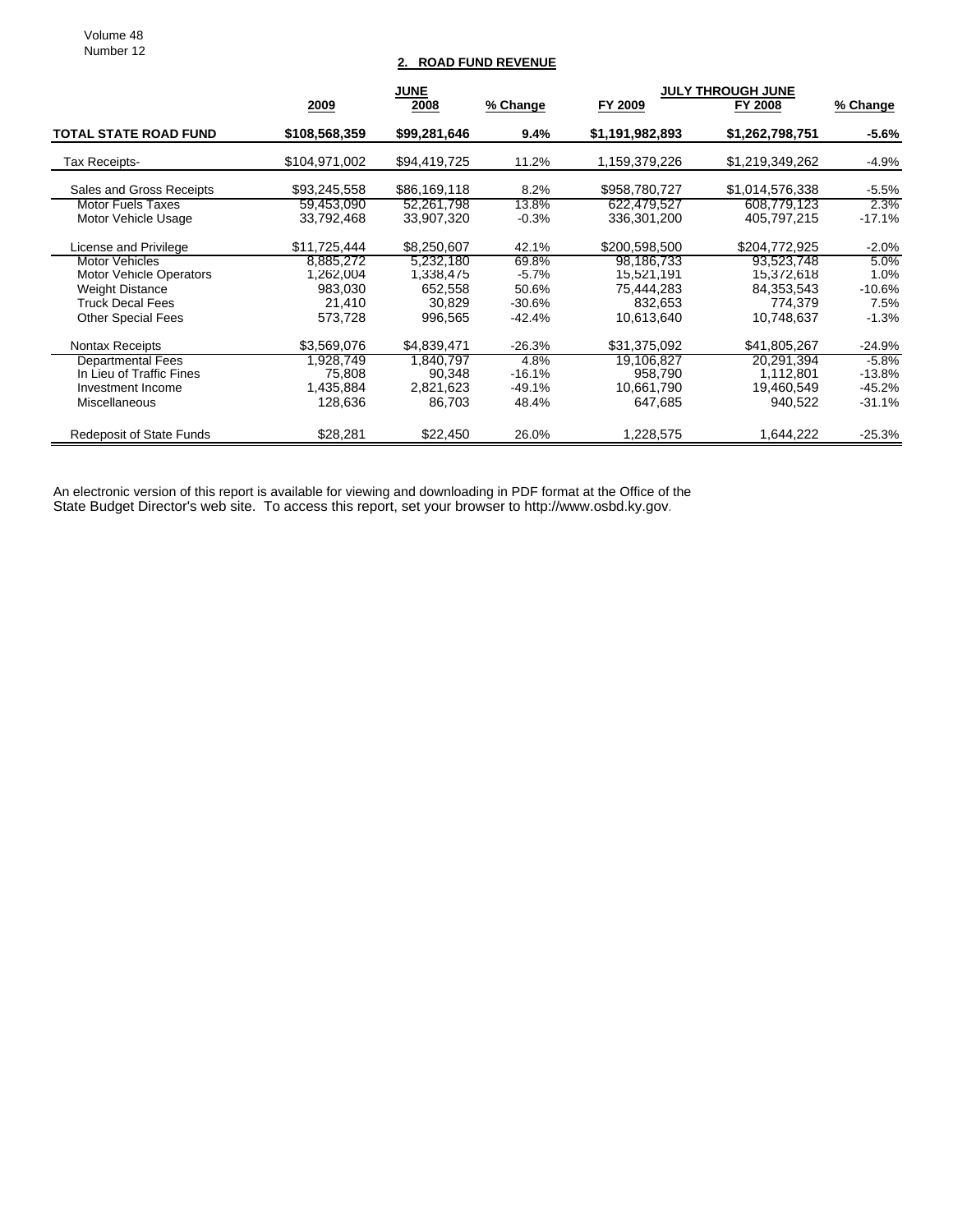### **KENTUCKY STATE GOVERNMENT REVENUE 1. GENERAL FUND REVENUE**

|                                      | <b>Fourth Quarter</b><br>FY 2009 | <b>Fourth Quarter</b><br>FY 2008 | % Change       | Year-To-Date<br>FY 2009 | Year-To-Date<br>FY 2008 | % Change |
|--------------------------------------|----------------------------------|----------------------------------|----------------|-------------------------|-------------------------|----------|
| <b>TOTAL GENERAL FUND</b>            | 2,209,274,971                    | 2,447,838,253                    | $-9.7%$        | \$8,426,351,594         | \$8,664,336,663         | $-2.7%$  |
| Tax Receipts                         | 2,126,605,057                    | 2,346,499,810                    | $-9.4%$        | \$8,112,768,934         | \$8,329,734,971         | $-2.6%$  |
| Sales and Gross Receipts             | 870,908,422                      | 848,203,166                      | 2.7%           | \$3,374,871,927         | \$3,354,581,311         | 0.6%     |
| <b>Beer Consumption</b>              | 1,712,350                        | 1,687,971                        | 1.4%           | 6,478,525               | 6,535,066               | $-0.9%$  |
| <b>Beer Wholesale</b>                | 13,305,370                       | 12,669,870                       | 5.0%           | 51,696,564              | 49,531,545              | 4.4%     |
| Cigarette                            | 66,458,542                       | 41,018,509                       | 62.0%          | 186,756,010             | 169,547,927             | 10.1%    |
| <b>Distilled Spirits Case Sales</b>  | 28,329                           | 25,863                           | 9.5%           | 109,333                 | 104,154                 | 5.0%     |
| <b>Distilled Spirits Consumption</b> | 2,689,200                        | 2,572,211                        | 4.5%           | 10,676,604              | 10,378,013              | 2.9%     |
| <b>Distilled Spirits Wholesale</b>   | 7,038,078                        | 6.669.490                        | 5.5%           | 27,884,547              | 26,628,403              | 4.7%     |
| Insurance Premium                    | 39,130,274                       | 40,194,417                       | $-2.6%$        | 125,168,149             | 129,296,901             | $-3.2%$  |
| Pari-Mutuel                          | 1,979,917                        | 2,686,166                        | $-26.3%$       | 4,387,515               | 5,327,540               | $-17.6%$ |
| Race Track Admission                 | 34,309                           | 38,864                           | $-11.7%$       | 230.888                 | 219,939                 | 5.0%     |
| Sales and Use                        | 698,522,998                      | 719,810,259                      | $-3.0%$        | 2,857,665,168           | 2,877,814,014           | $-0.7%$  |
| Wine Consumption                     | 598,418                          | 568,270                          | 5.3%           | 2,392,069               | 2,353,476               | 1.6%     |
| Wine Wholesale                       | 3,053,516                        | 2,939,284                        | 3.9%           | 12,356,700              | 11,977,256              | 3.2%     |
| <b>Telecommunications Tax</b>        | 15,106,807                       | 15,053,592                       | 0.4%           | 61,228,833              | 55,972,928              | 9.4%     |
| <b>OTP</b>                           | 4,958,047                        | 2,268,401                        | 118.6%         | 11,548,724              | 8,894,150               | 29.8%    |
| Floor Stock Tax                      | 16,292,266                       | $\mathbf 0$                      | $\overline{a}$ | 16,292,300              | $\mathbf 0$             |          |
| License and Privilege                | 138,980,207                      | 134,677,620                      | 3.2%           | \$561,746,597           | \$468,666,009           | 19.9%    |
| Alc. Bev. License Suspension         | 129,250                          | 180,000                          | $-28.2%$       | 393,050                 | 830.310                 | $-52.7%$ |
| Coal Severance                       | 74,660,457                       | 66,256,631                       | 12.7%          | 292,591,094             | 232,977,827             | 25.6%    |
| <b>Corporation License</b>           | 841,992                          | 628,067                          | 34.1%          | 9,154,338               | 2.822.279               | 224.4%   |
| Corporation Organization             | 4,036                            | 23,463                           | $-82.8%$       | 38,101                  | 259,654                 | $-85.3%$ |
| <b>Occupational Licenses</b>         | 115,795                          | 102,118                          | 13.4%          | 257,200                 | 191,571                 | 34.3%    |
| Oil Production                       | 1,331,343                        | 3,389,644                        | $-60.7%$       | 8,430,228               | 10,201,113              | $-17.4%$ |
| Race Track License                   | 48,350                           | 50,850                           | $-4.9%$        | 350,225                 | 245,360                 | 42.7%    |
| <b>Bank Franchise Tax</b>            | 288,861                          | 1,683,342                        | $-82.8%$       | 73,339,144              | 71,976,055              | 1.9%     |
| <b>Driver License Fees</b>           | 141,598                          | 134,884                          | 5.0%           | 579,919                 | 599,370                 | $-3.2%$  |
| <b>Minerals Severance</b>            | 2,414,636                        | 3,701,711                        | $-34.8%$       | 12,807,705              | 16,360,844              | $-21.7%$ |
| Natural Gas Severance                | 5,941,858                        | 10,755,261                       | $-44.8%$       | 42,155,501              | 33,794,313              | 24.7%    |
| <b>Limited Liability Entity</b>      | 53,062,029                       | 47,771,649                       | 11.1%          | 121,650,092             | 98,407,313              | 23.6%    |
| Income                               | 1,040,685,505                    | 1,286,135,248                    | $-19.1%$       | \$3,583,353,074         | \$3,918,359,883         | $-8.5%$  |
| Corporation                          | 77,058,095                       | 124,940,817                      | $-38.3%$       | 267,984,858             | 435,222,566             | $-38.4%$ |
| Individual                           | 963,627,409                      | 1,161,194,432                    | $-17.0%$       | 3,315,368,217           | 3,483,137,317           | $-4.8%$  |
| Property                             | \$54,239,580                     | \$56,770,054                     | $-4.5%$        | \$513,122,060           | \$500,646,790           | 2.5%     |
| Building & Loan Association          | 2,674,999                        | 2,414,129                        | 10.8%          | 2,898,977               | 2,649,630               | 9.4%     |
| General - Real                       | 7,513,794                        | 8,220,107                        | $-8.6%$        | 241,008,338             | 237, 153, 330           | 1.6%     |
| General - Tangible                   | 35,870,366                       | 45,027,923                       | $-20.3%$       | 203,783,916             | 205,763,426             | $-1.0%$  |
| <b>Omitted &amp; Delinquent</b>      | 5,950,562                        | (1,347,798)                      | ---            | 22,945,670              | 17,519,651              | 31.0%    |
| <b>Public Service</b>                | 2,212,578                        | 2,445,499                        | $-9.5%$        | 41,315,048              | 36,511,473              | 13.2%    |
| Other                                | 17,282                           | 10,193                           | 69.5%          | 1,170,110               | 1,049,281               | 11.5%    |
| Inheritance                          | \$11,289,744                     | \$11,824,203                     | $-4.5%$        | \$41,234,240            | \$51,001,299            | $-19.2%$ |
| Miscellaneous                        | \$10,501,600                     | \$8,889,520                      | 18.1%          | \$38,441,036            | \$36,479,679            | 5.4%     |
| Legal Process                        | 5,894,372                        | 5,717,110                        | $3.1\%$        | 23,782,419              | 24,060,840              | $-1.2%$  |
| T. V. A. In Lieu Payments            | 4,580,385                        | 3,165,484                        | 44.7%          | 14,593,246              | 12,389,344              | 17.8%    |
| Other                                | 26,843                           | 6,926                            | 287.6%         | 65,371                  | 29,495                  | 121.6%   |
| Nontax Receipts                      | \$84,044,423                     | \$103,492,446                    | -18.8%         | \$311,791,847           | \$330,053,277           | $-5.5%$  |
| <b>Departmental Fees</b>             | 8,723,199                        | 7,756,135                        | 12.5%          | 31,912,667              | 30,382,254              | 5.0%     |
| <b>PSC Assessment Fee</b>            | 4,730,657                        | 3,634,541                        | 30.2%          | 14,104,836              | 14,306,084              | $-1.4%$  |
| Fines & Forfeitures                  | 7,629,811                        | 6,696,839                        | 13.9%          | 29,298,014              | 28,118,106              | 4.2%     |
| Interest on Investments              | 1,833,517                        | 22,757,416                       | -91.9%         | 4,183,825               | 23,868,325              | $-82.5%$ |
| Lotterv                              | 52,000,000                       | 47,700,000                       | 9.0%           | 193,500,000             | 187,461,591             | 3.2%     |
| Sale of NO <sub>x</sub> Credits      | 0                                | 2,716,350                        | -100.0%        | 0                       | 12,251,950              | -100.0%  |
| Miscellaneous                        | 9,127,238                        | 12,231,165                       | $-25.4%$       | 38,792,505              | 33,664,968              | 15.2%    |
| <b>Redeposit of State Funds</b>      | (\$1,374,509)                    | (\$2,154,003)                    | ---            | \$1,790,813             | \$4,548,415             | $-60.6%$ |